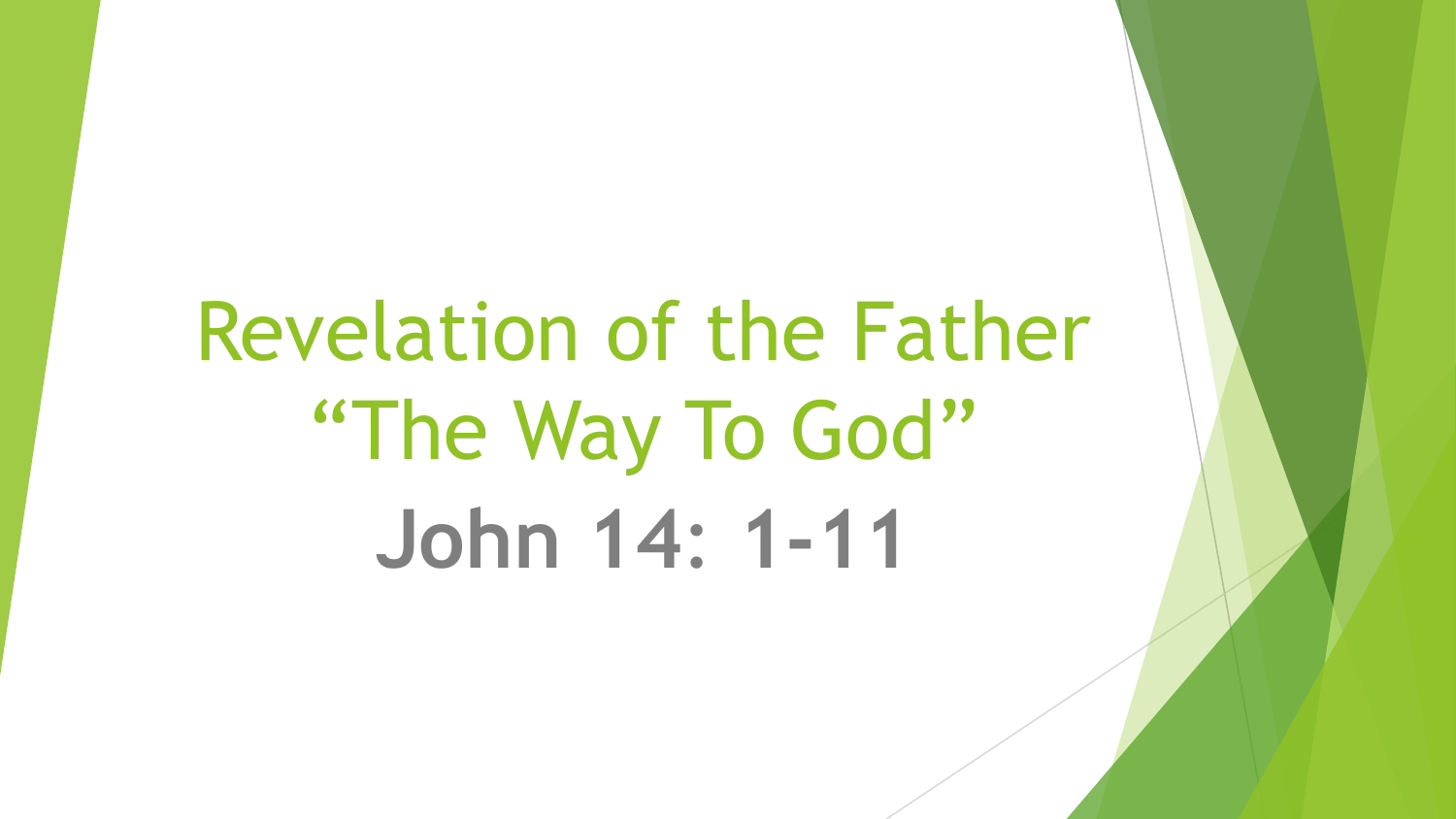## **Introduction**

- $\blacktriangleright$  In times of trouble and failure, where does our hope lie?
- $\blacktriangleright$  Jesus had just predicted that He would be betrayed, denied, and killed (John 13: 18-38).
- $\blacktriangleright$  Consequently, the disciples are troubled and sad.
- $\blacktriangleright$  Jesus gave them this assurance to help them face the events of the next hours.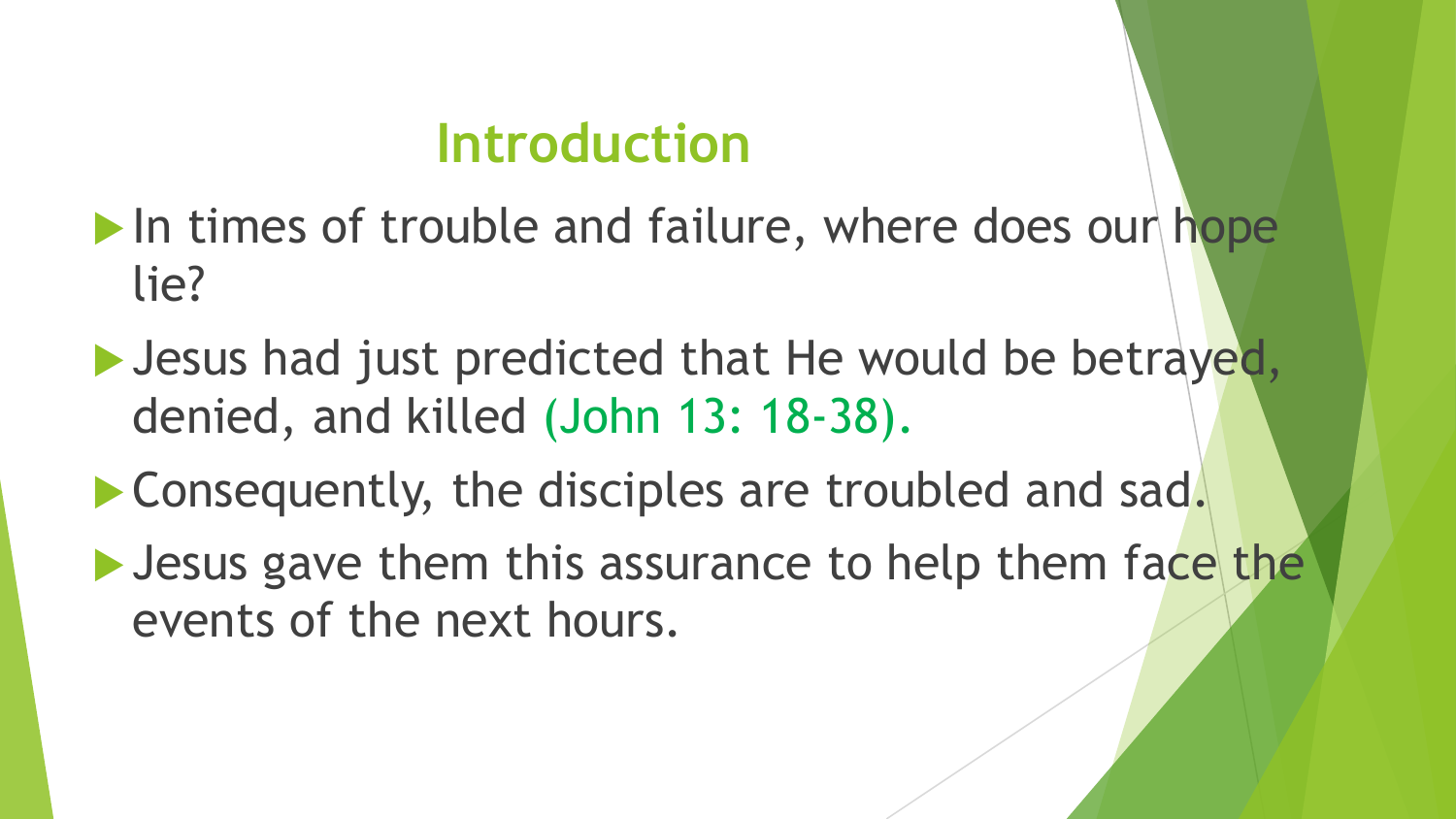## The **Promise—vv**. **1-4**

- $\blacktriangleright$  1) The disciples were troubled. Their sadness was twofold: despair over Jesus about to be taken from them and their hope for the liberation of Israel from Roman rule seemed lost; and shame because Jesus predicted one of them will betray Him and another will deny Him.
- 2) Jesus gave them hope. Jesus told His disciples to trust Him as they trust in God (v.1) in the face of everything that He told them would happen.
- ▶ Jesus assured them of God's sovereignty and faithfulness, even in the face of their weakness and failure.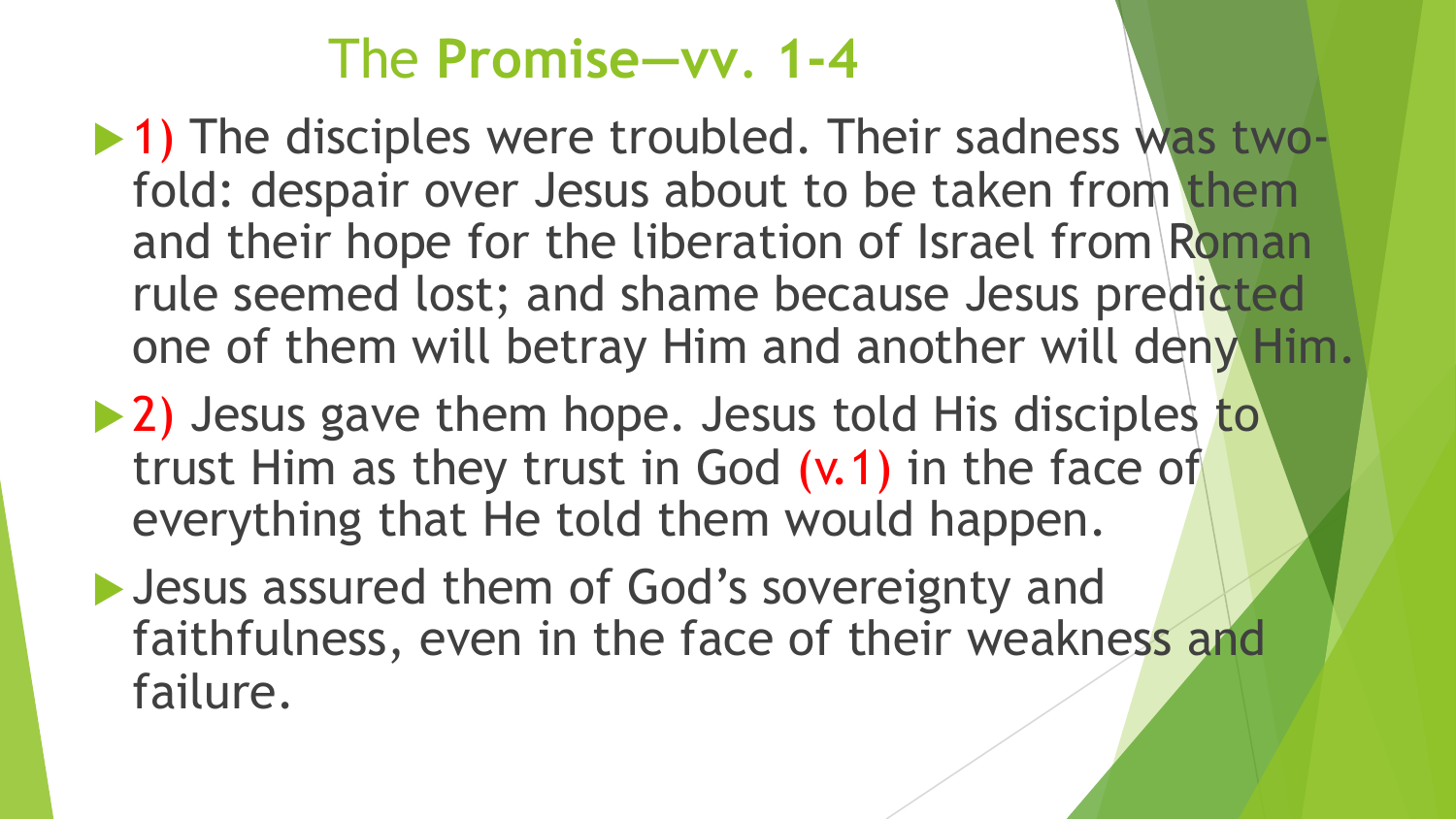## The **Promise—vv**. **1-4**

- $\triangleright$  3) Jesus told them that one of the reasons for His leaving them was to prepare a place for them in His Father's house.
- $\blacktriangleright$  He also promised to come back and take them to where He is (vv. 2-3).
- $\blacktriangleright$  Jesus revealed these rewards so that they will have something to look forward to.
- $\blacktriangleright$  Reading between the lines, Jesus was also telling them that they will be forgiven, restored, and given places in God's own house.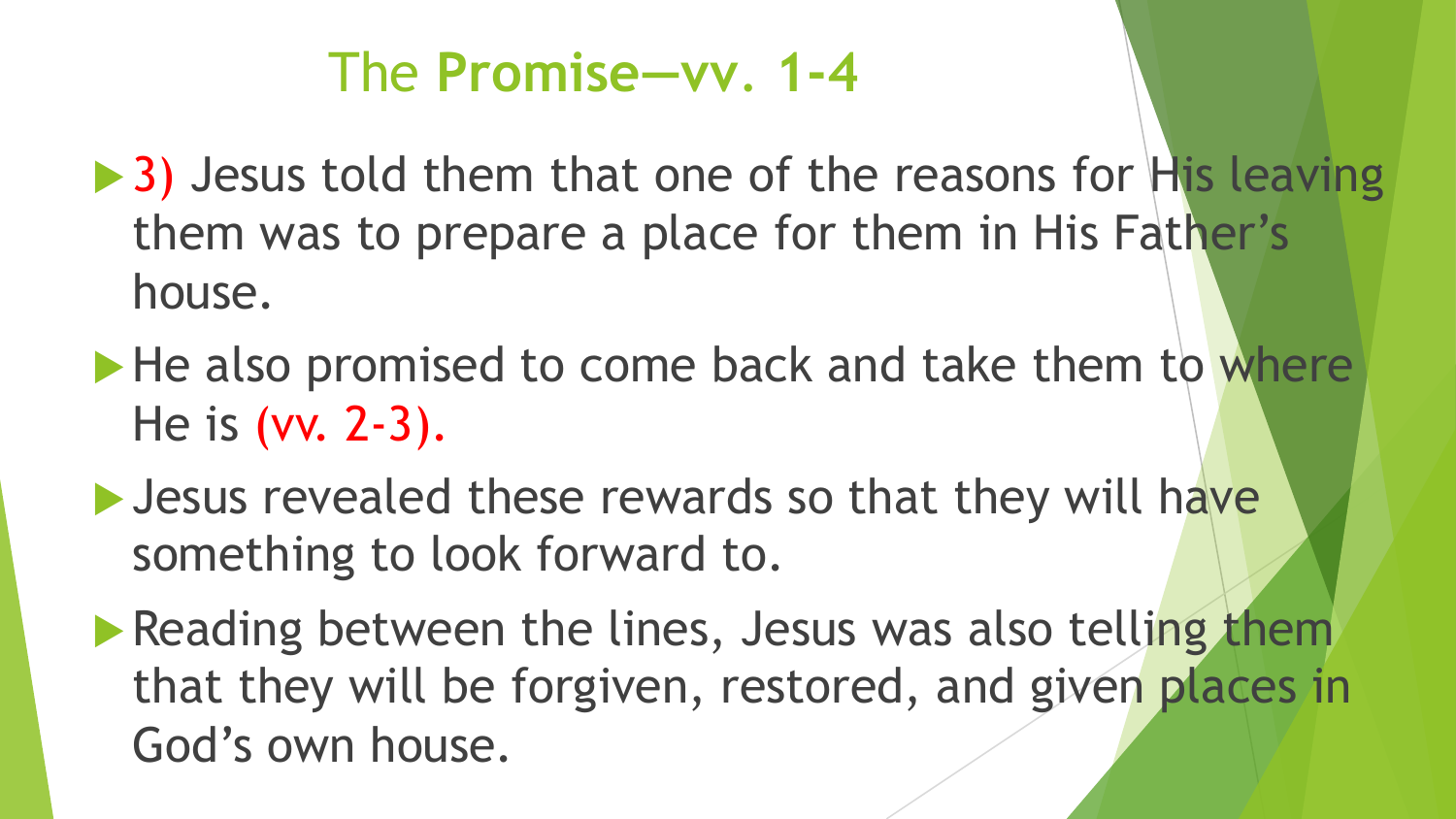## The **Promise—vv**. **1-4**

- $\blacktriangleright$  From a human standpoint, Jesus being taken away from them was a negative event. But Jesus was telling them that it was actually for their good.
- $\blacktriangleright$  4) Many of us have been in situations wherein everything seemed to have gone wrong. We were sad and troubled.
- Desus says we must trust in Him. His ways are higher than our ways, His thoughts higher than our thoughts. He is the one in charge.
- ▶ 5) The importance of hope: Paul says in 1Cor. 13:13" And now these three remain: Faith, Hope, and Love. But the greatest of these is love."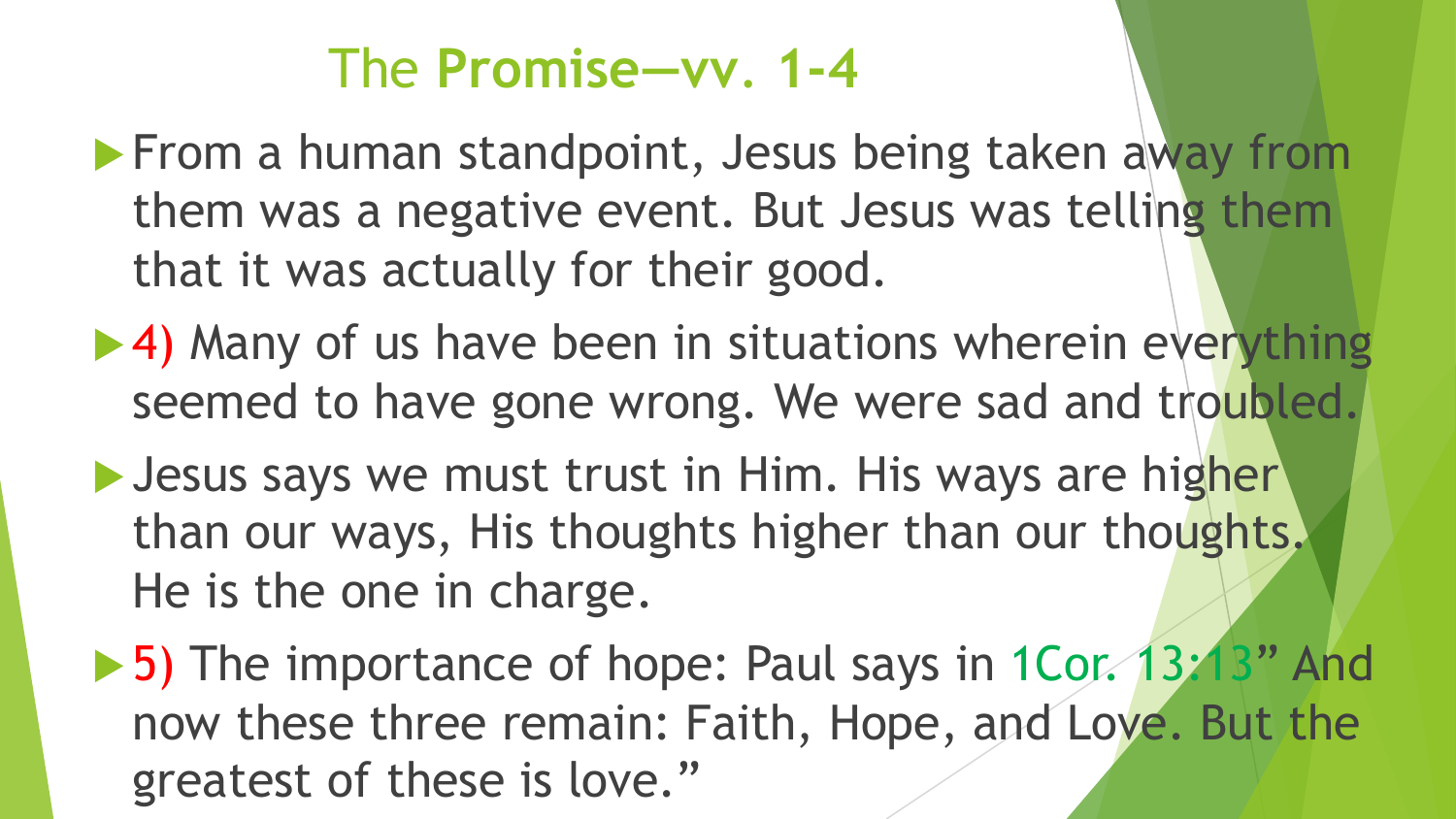## The **Promise—vv.1-4**

- $\blacktriangleright$  In Christian circles the most talked-about topic is love, and rightly so.
- Some also talk of faith, and this is good.
- Hope seems to be rarely talked about.
- $\blacktriangleright$  But hope is also an important part of our life.
- We have hope, for all the promises of God as recorded in the Bible are available for us to claim.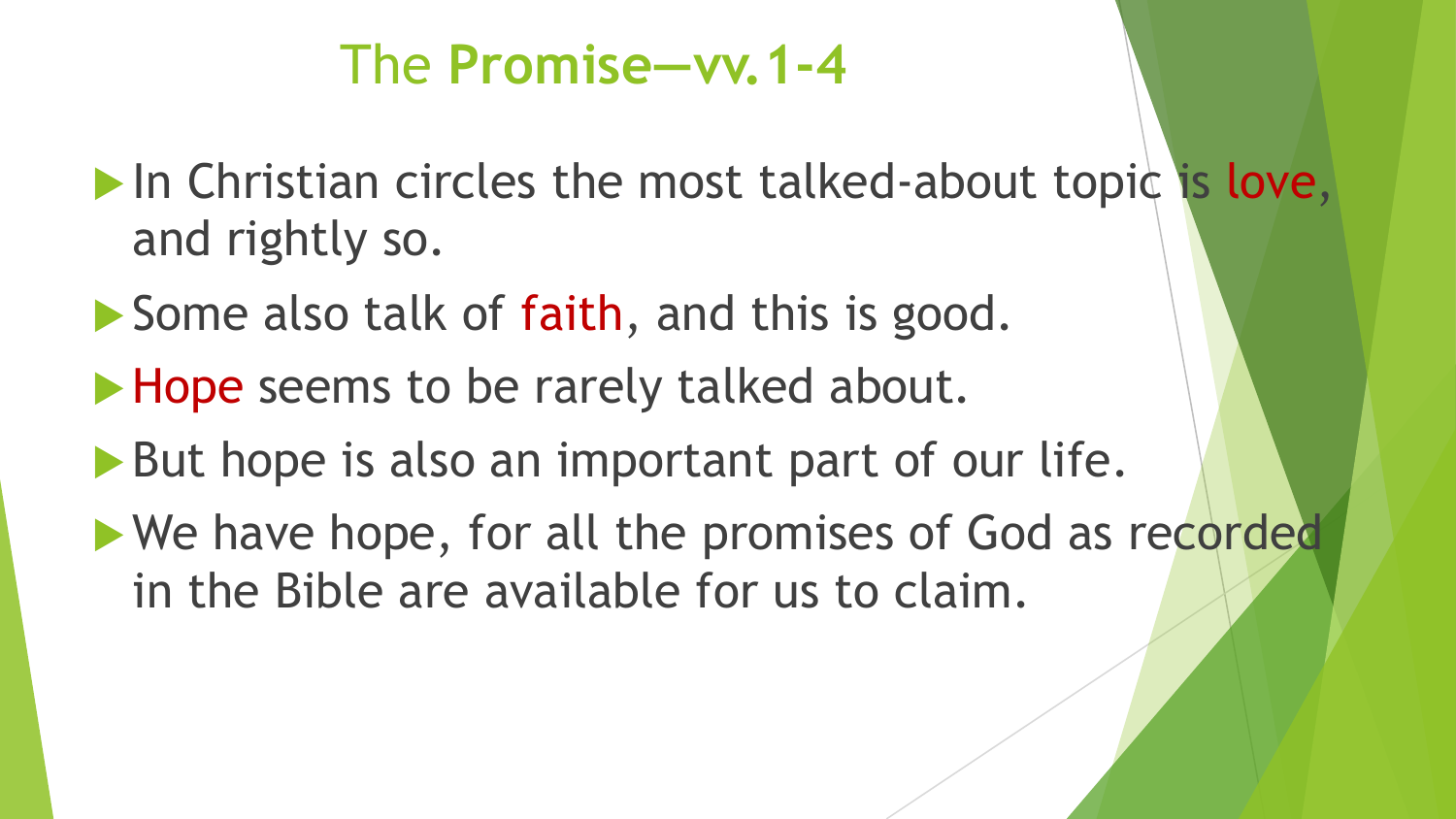#### The **Way**, the **Truth**, and the **Life—vv**. **4-7**

- $\blacktriangleright$  1) After promising them their place in heaven, Jesus told His disciples that they already knew the way— "He is the Way, the Truth and the Life" (vv.  $4,6$ )
- $\blacktriangleright$  a) Jesus is the Way
- I Jesus did not say, "I will show you the way," because  $\blacktriangleright$  He Himself is the Way.
- I Jesus did not say, "I am one of the ways to the Father,"
- $\triangleright$  because He is the only Way.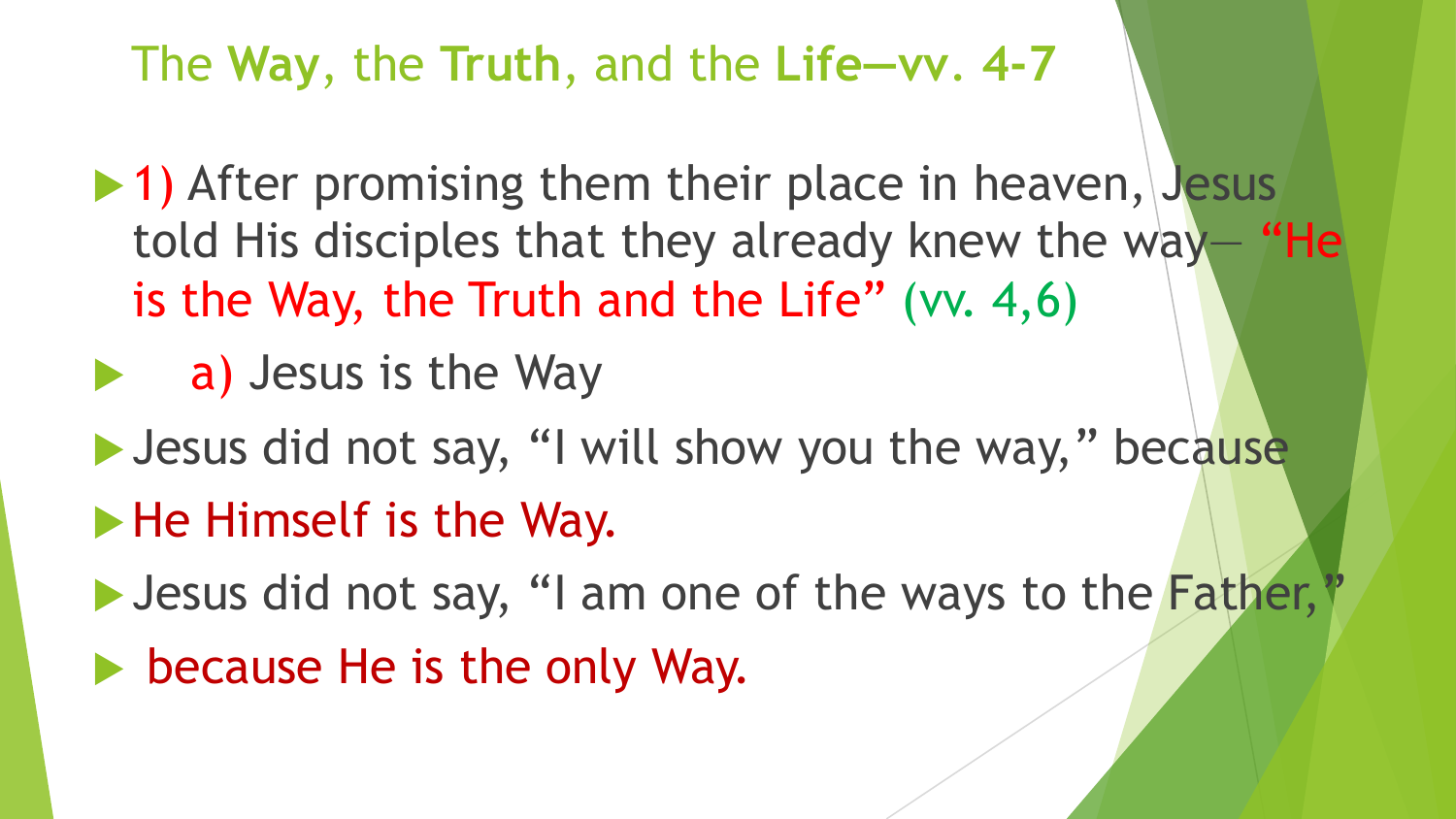### The **Way**, the **Truth**, and the **Life** vv.—**4-7**

- B) Jesus is the Truth
- $\blacktriangleright$  It has become fashionable for people to say that there is no absolute truth, that everything is relative.
- **Consequently they say that whatever you feel like doing,** just do it, because there is no such thing as sin and guilt, no right or wrong, no good or bad, since everything is relative.
- $\blacktriangleright$  Jesus says there is truth, and He is the embodiment of that truth.
- $\blacktriangleright$  This truth is spelled out in the Word of God, which is the absolute standard by w/c everything is measured against.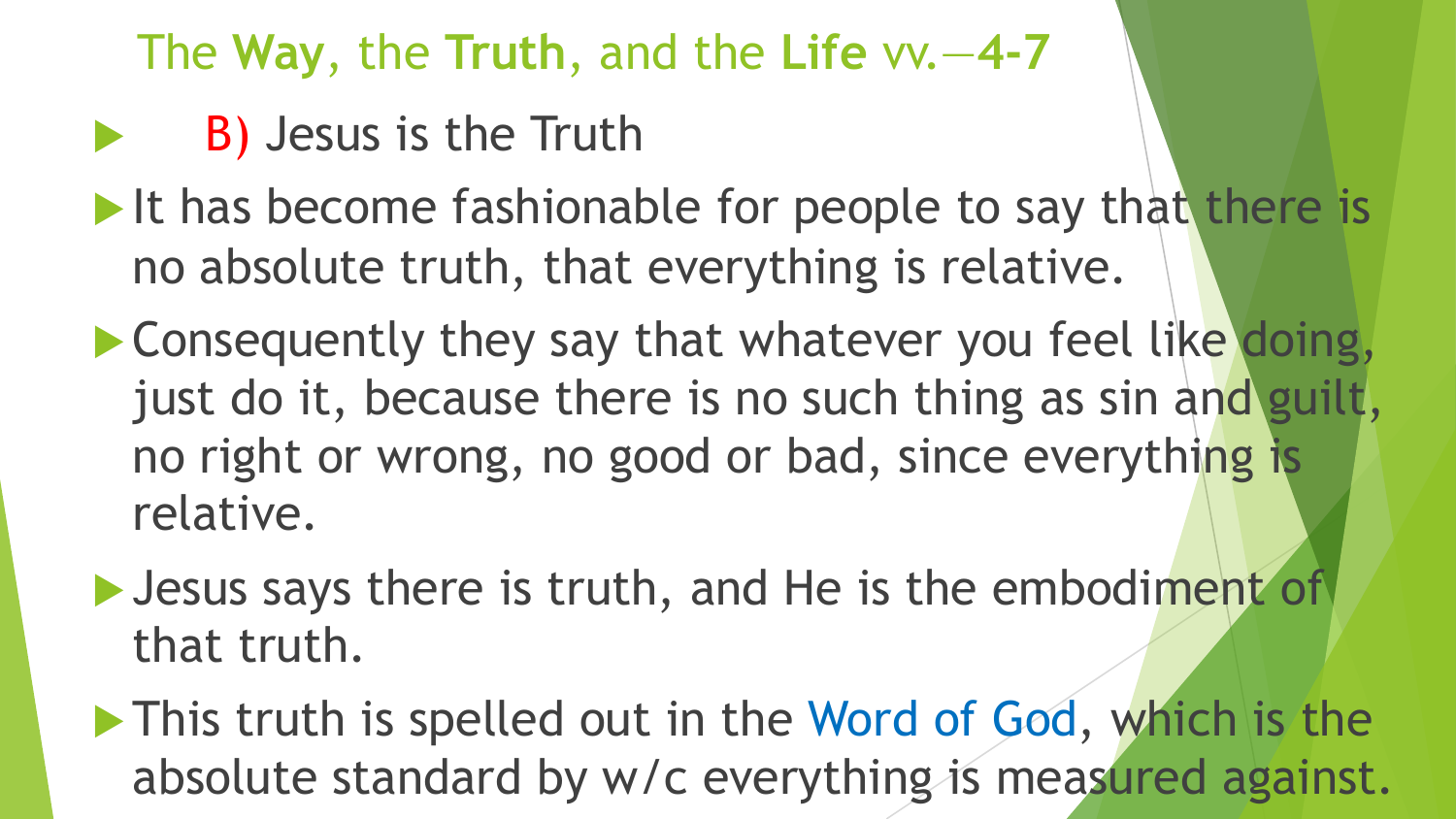$\blacktriangleright$  When we read the Word of God and Jesus is in us, we will know what is right or wrong, good or bad, what the order of the universe is and what will be the culmination of history.

- Reading the Word of God w/out Jesus in us cannot get us to the truth because of misinterpretations.
- $\triangleright$  Only when Jesus is in us (hence the Holy Spirit too) can we really know the truth.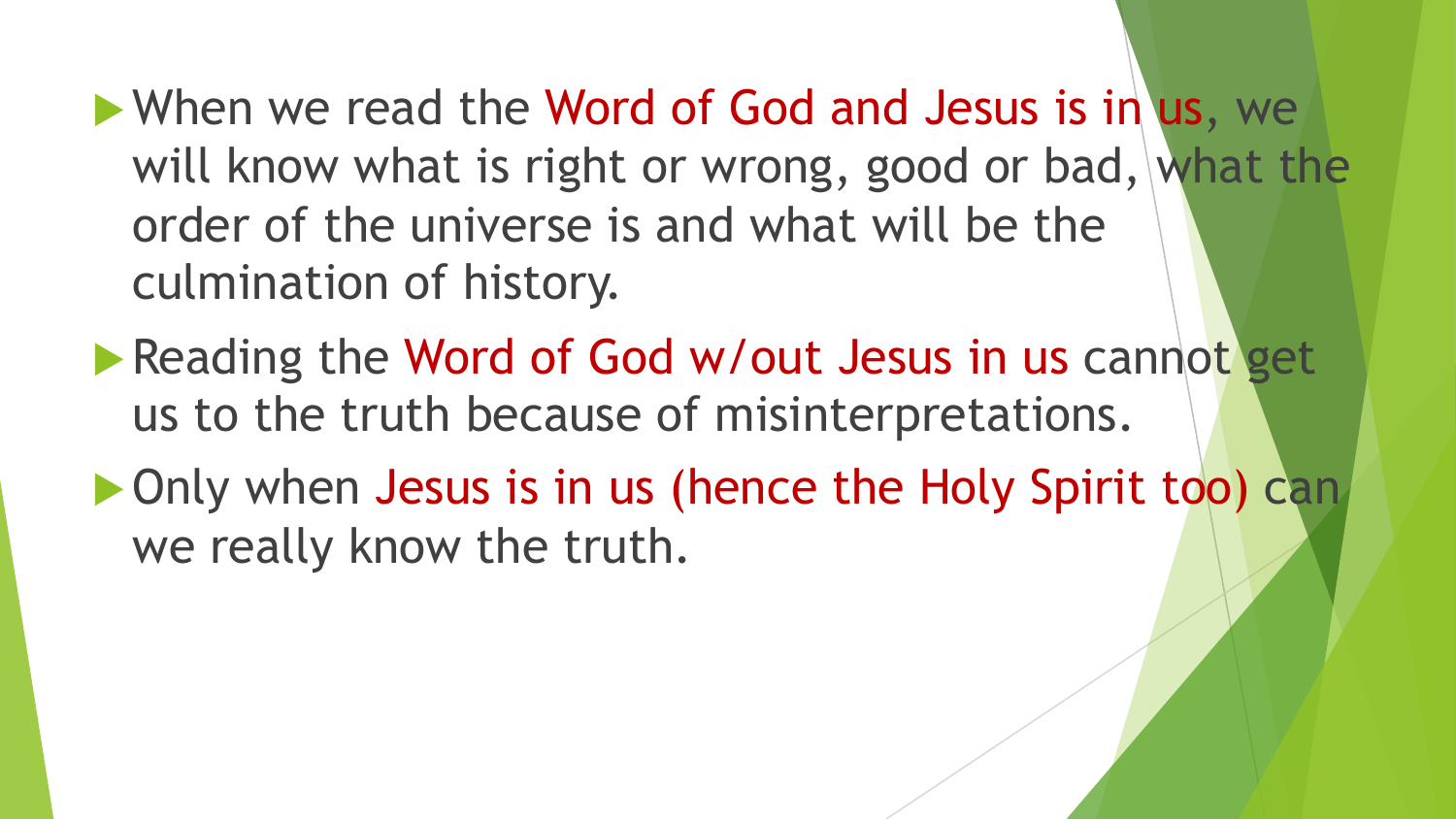## The Way, the Truth, and the Life vv.—4-7

- c) Jesus is the Life
- $\triangleright$  This life is not just the prolongation of our life after we die physically.
- In This life starts now when we are born again into God's family, and refers to an infinitely better quality of life than we have before; a full of love, peace, joy, meaning, fulfillment etc.
- $\blacktriangleright$  We live in close fellowship w/ God instead of under His wrath.
- $\blacktriangleright$  Jesus Christ is the Life or personification of life, so that when we have Jesus in our heart, we have Life.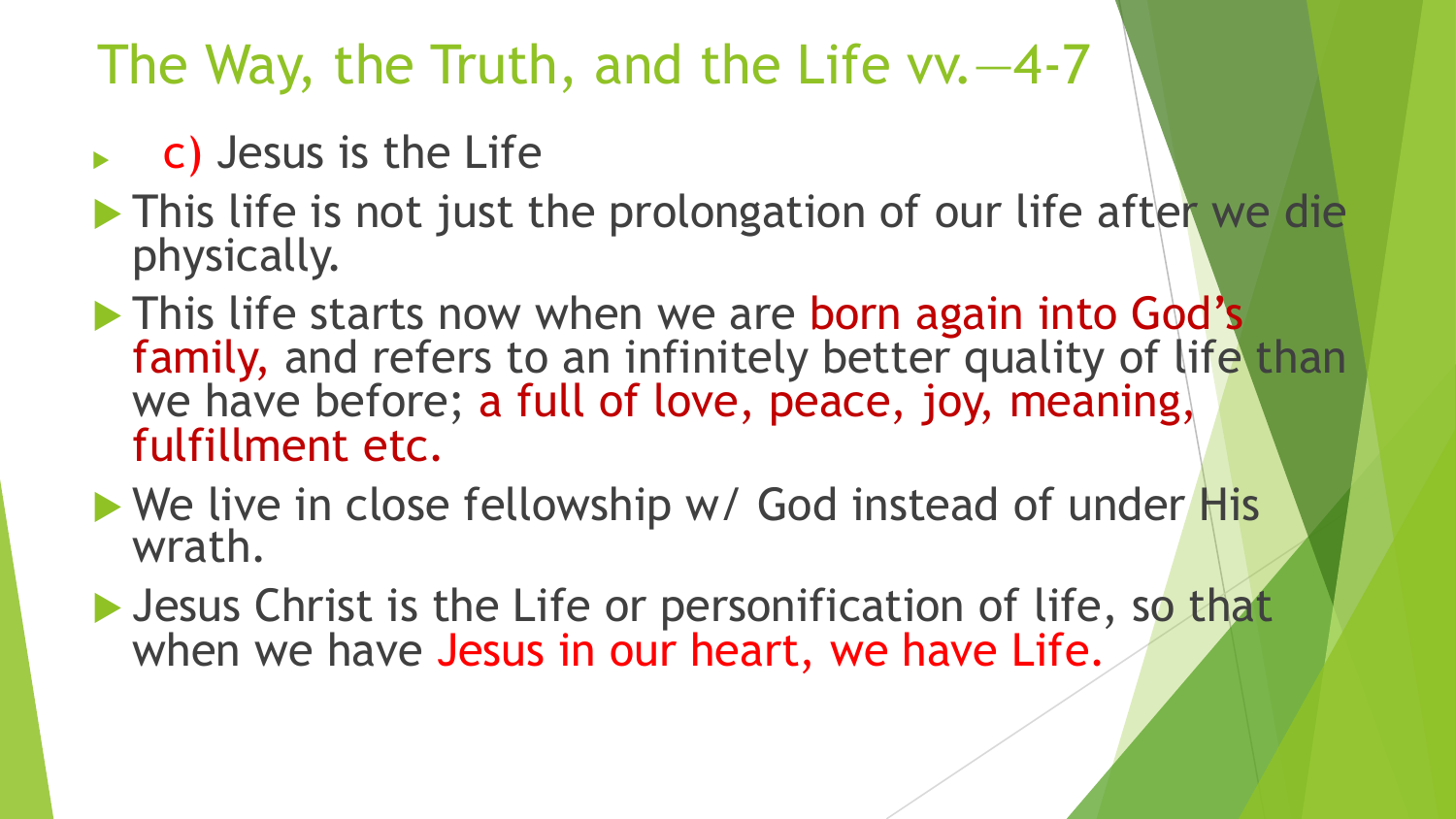## The Way, the Truth, and the Life—vv.4-7

- $\blacktriangleright$  2) The disciples were still having a hard time understanding.
- $\blacktriangleright$  They were still thinking in physical terms (v.5) while Jesus was talking about spiritual matters (v.6).
- $\triangleright$  3) Jesus explained further what His being the Way to the Father meant (v.7).
- $\blacktriangleright$  To approach the Father, one should approach Jesus because knowing Jesus is knowing the Father.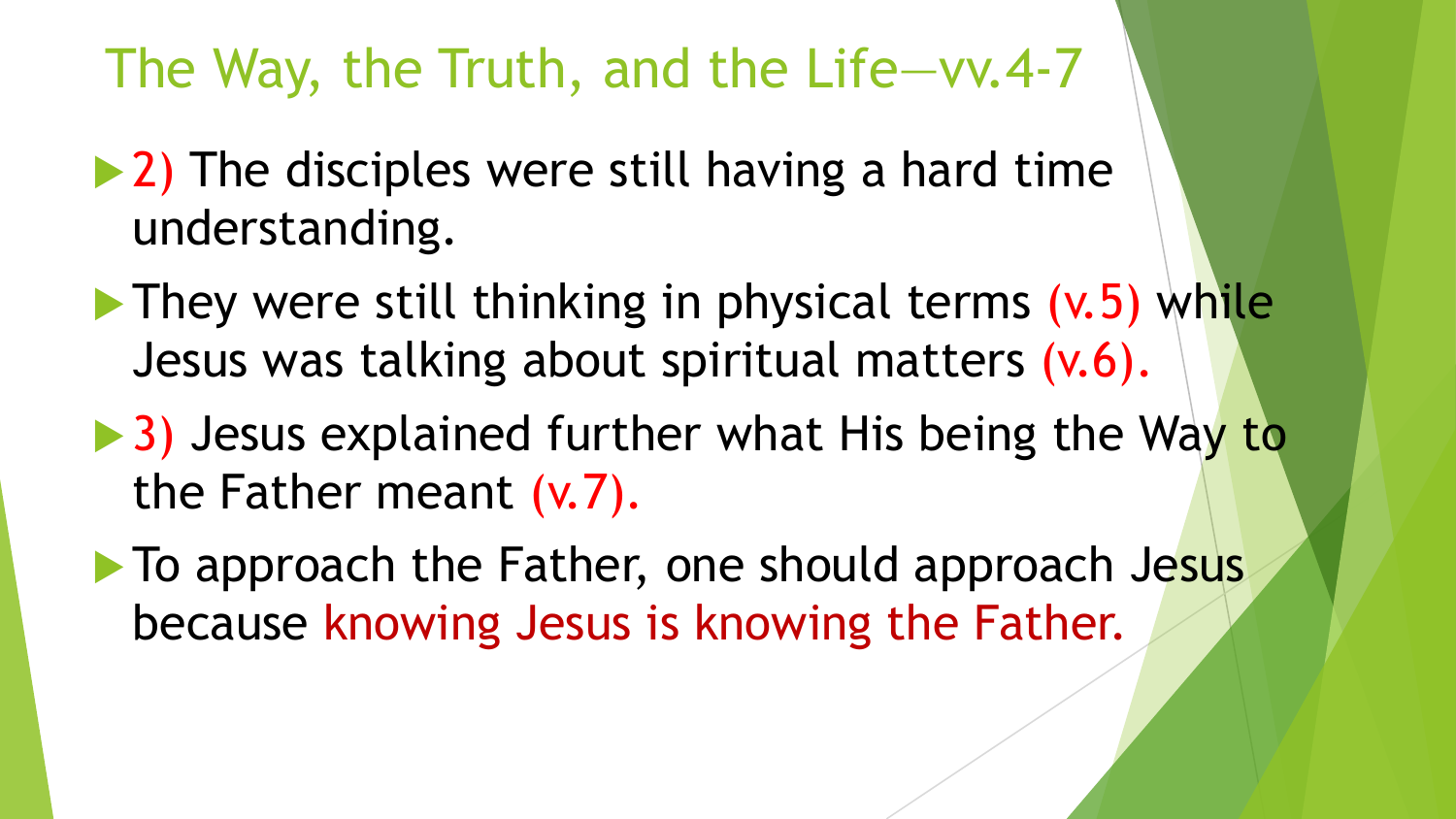## The Father revealed—vv. 7-11

- 1) Who is God to us?
- $\blacktriangleright$  Is our greatest desire to see Him and know Him, or just to receive His blessings?
- 2) Philip asked Jesus to show them the Father  $(v.8)$ .
- This has been the desire of Jews since Moses (Exodus 33: 18-23), Psalm 4:6; 17:15; 27:8; 31: 16 etc.)
- 3) Jesus told Philip that anyone who had known and seen Him has known and seen the Father (vv. 7,9).
- $\blacktriangleright$  He further expounded on this by emphasizing His unity w/ the Father and the Father's consequent working through Him (v.10) and presented the miracles that He performed as additional proof of this (v.11).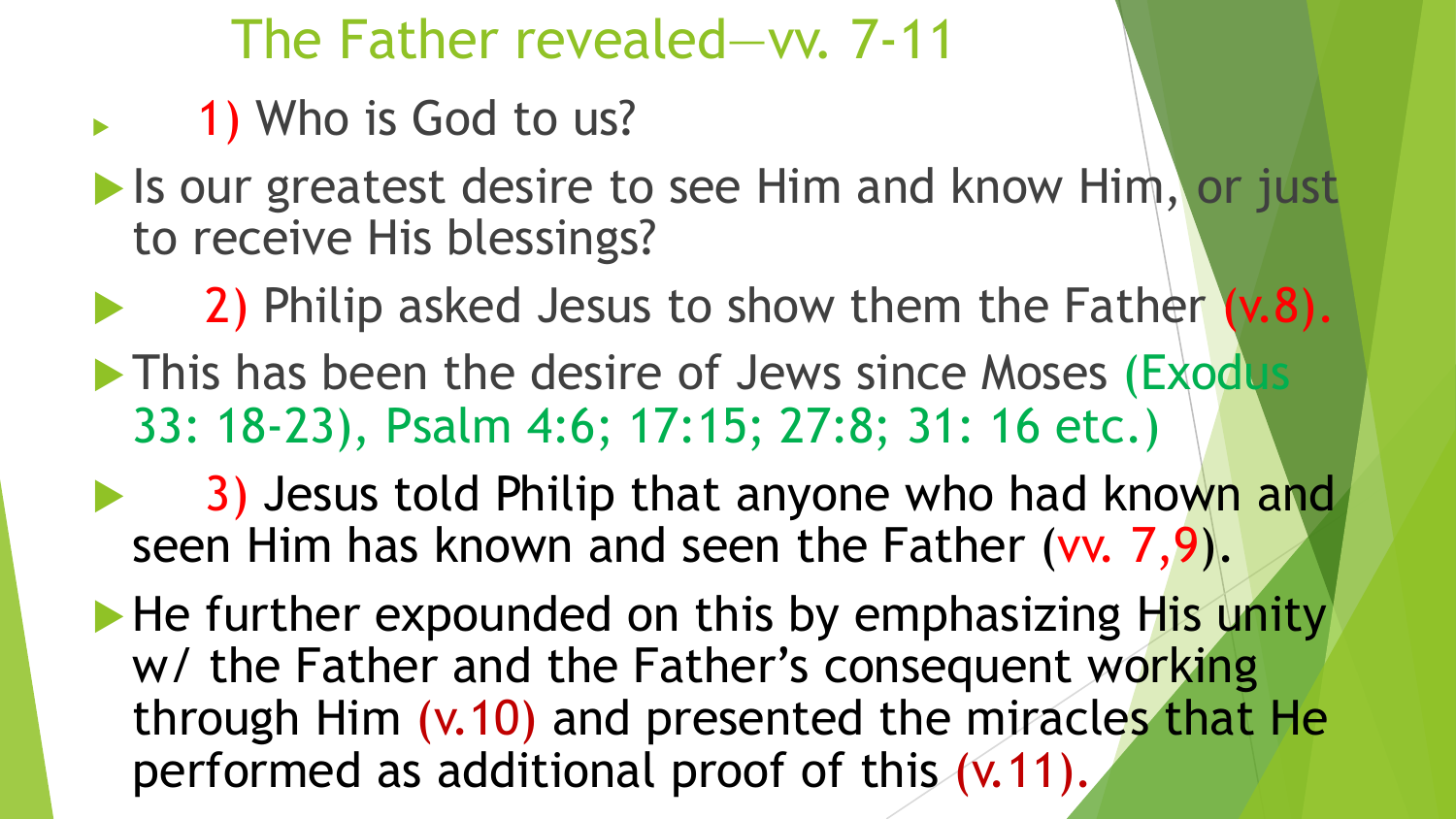4) There is a difference between "knowing about God" and "knowing God."

- $\blacktriangleright$  There is a difference between "knowing about" a person and "knowing" a person.
- All of us "know about" the President of the United States of America-what his background is, what his achievement are, etc.
- But how many of us really "know" him personally?
- $\blacktriangleright$  To know a person, we need to interact w/ the person.
- In the same way, many of us "know about" God- we have heard other people talk about Him or we have read some parts of the Bible.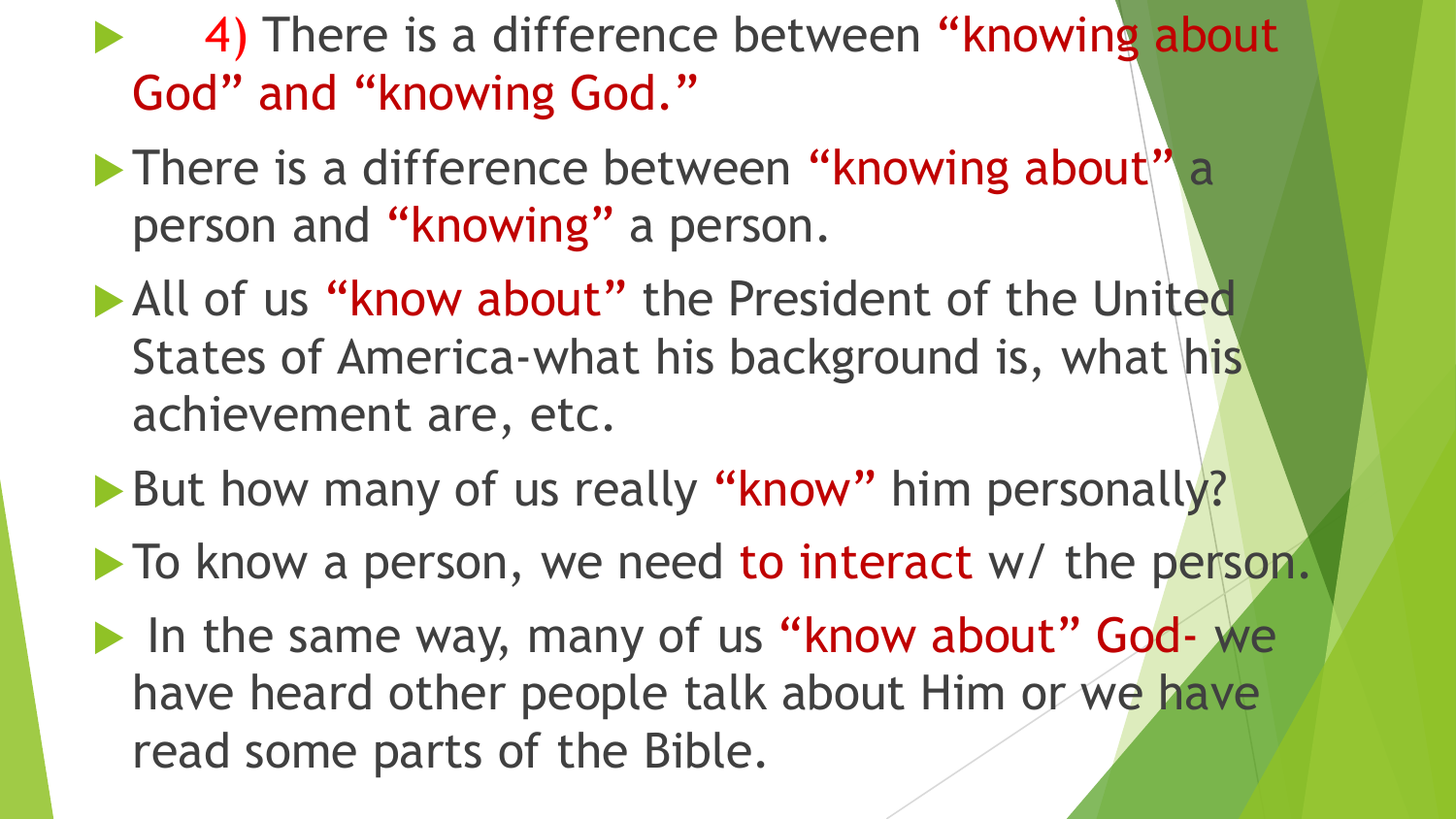▶ But unless we interact w/ Him, unless we invite Him to come and rule our life, unless we obey Him and experience His presence and power in our life, we do not really "know" Him.

- As we come to know Jesus more and more, we become more and more like Him.
- $\blacktriangleright$  We will think as He thinks, speak as He speaks, feel as He feels, and do things the way He would if He were in our shoes.